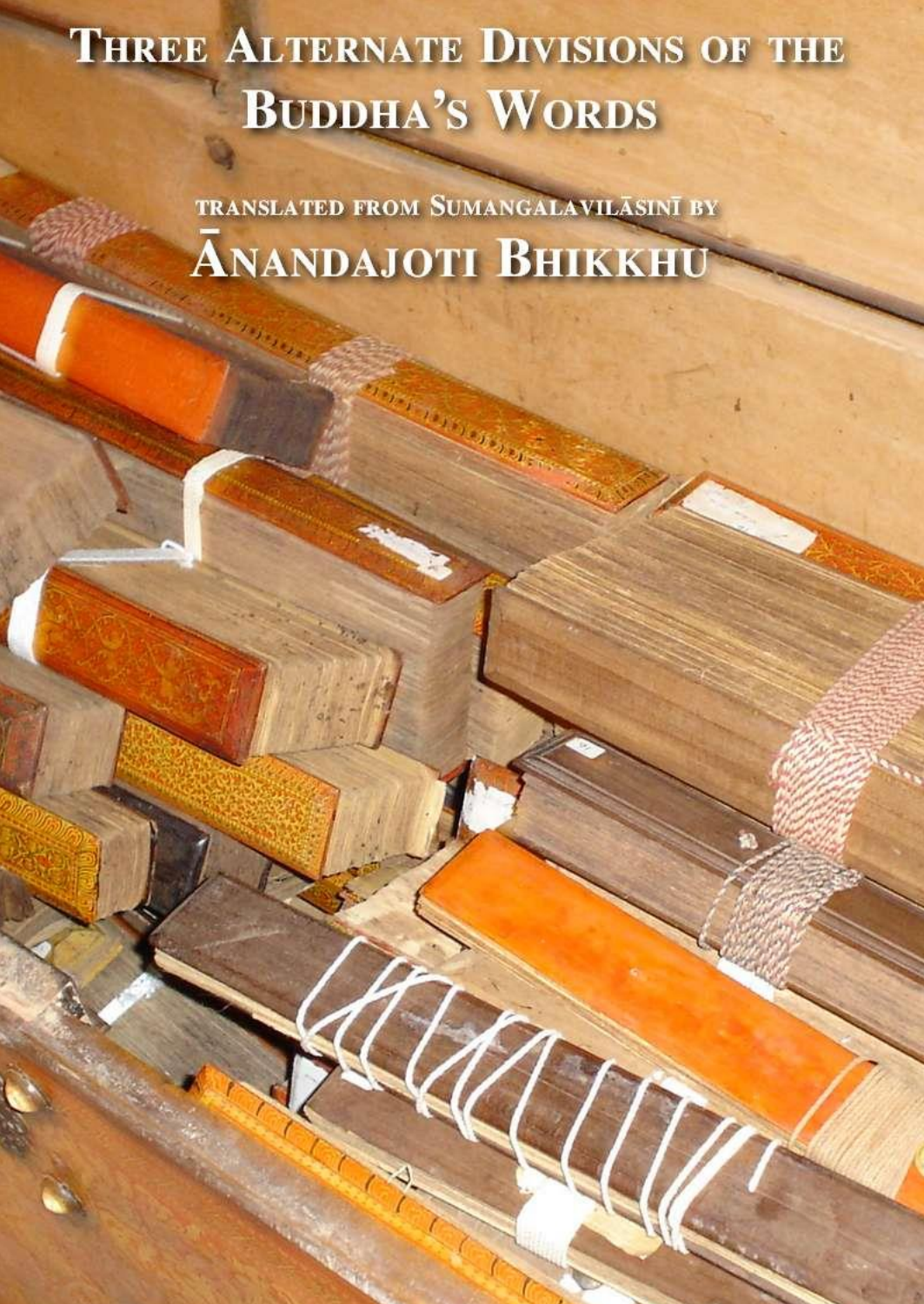# **Three Alternate Divisions of the Buddha's Words**

translated from the Commentary to the Dīghanikāya, Sumaṅgalavilāsinī by

# **Ānandajoti Bhikkhu**

# **Preface**

The Teachings of the Buddha are now available to us divided into Three Baskets (Tipiṭaka) and this is the arrangement we have become used to. A fairly full analysis of this arrangement can be found elsewhere on this website.

This was not the only way to to arrange the material, however, and the earliest division, found in the discourses themselves, was the nine-fold division, which is enumerated and described in the second section below.

Besides this, two others types of classification were known to the commentators, that into the five nikāyas, which forms the first of the alternatives below; and that into the 84,000 dhammas, which comes at the end.

Ānandajoti Bhikkhu (August, 2014)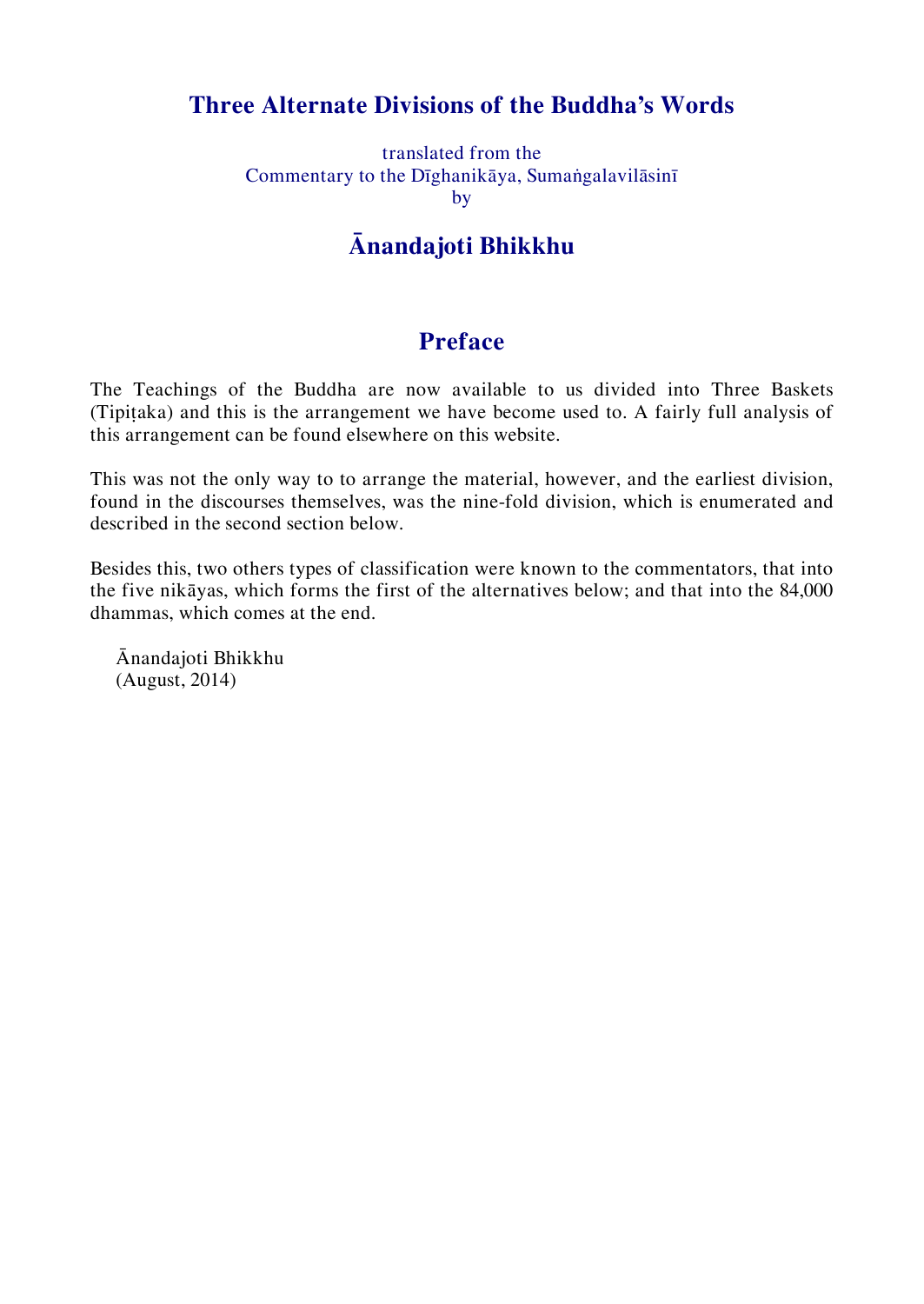# **Pañcanikāya-Buddhasāsanaṁ The Five Collections of the Buddha's Teaching**

**Kathaṁ nikāyavasena pañcavidhaṁ?**  What is the five-fold collection?

**Sabbam-eva cetaṁ:** All of this:

> **Dīghanikāyo,**  The Long Collection,

**Majjhimanikāyo,**  the Medium Collection,

**Saṁyuttanikāyo,** the Thematic Collection,

**Aṅguttaranikāyo,**  the Increasing Factor Collection,

**Khuddakanikāyo ti**  the Supplementary Collection,

**pañcappabhedaṁ hoti.** these are the five segments.

 $\overline{a}$ 

#### **1. The Long Collection**

**Tattha, katamo Dīghanikāyo?**  Herein, what is the Long Collection?

**Tivaggasaṅgahāni Brahmajālādīni catuttiṁsa suttāni.** The thirty-four discourses compiled in three sections beginning with Brahma's Net.<sup>1</sup>

# **Catuttiṁseva suttantā, tivaggo yassa saṅgaho,**

Thirty-four discourses, compiled in three sections,

**esa Dīghanikāyo ti, paṭhamo anulomiko. ti** this is the Long Collection, the first in order.

<sup>&</sup>lt;sup>1</sup> For more detail on the names of these discourses, and sections listed below, see my Basic Structure; and also An Analysis of the Pali Canon by Russell Webb (BPS, Kandy, 2011).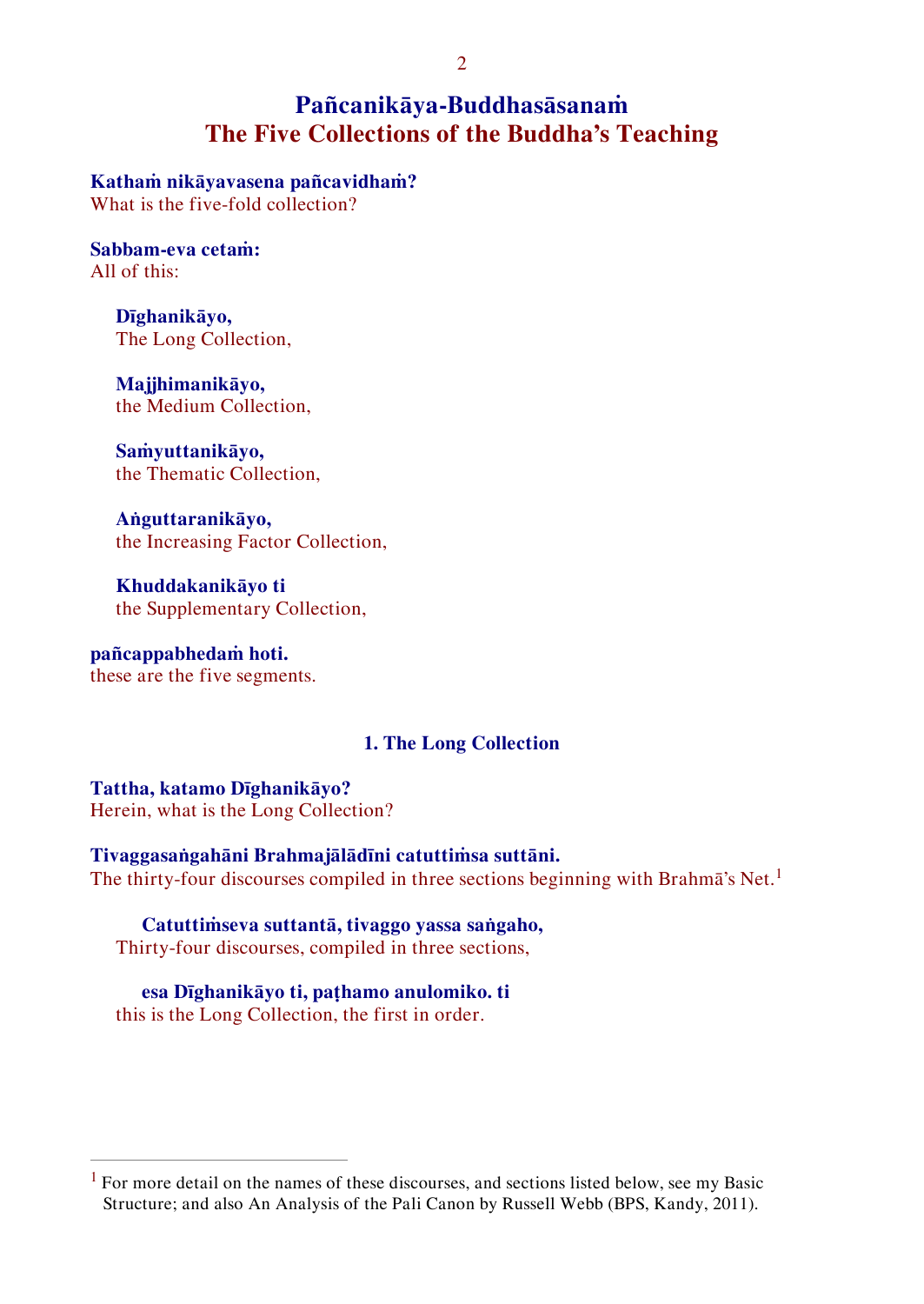# **Kasmā panesa Dīghanikāyo ti vuccati?**

Why is this called the Long Collection?<sup>2</sup>

**Dīghappamāṇānaṁ suttānaṁ samūhato nivāsato ca,** Because of being an aggregate and abode of long length discourses,

# **samūhanivāsā hi Nikāyo ti vuccanti.**

because an aggregate and abode is said to be a Collection.

**"Nāhaṁ, bhikkhave, aññaṁ ekanikāyam-pi samanupassāmi**  "I do not see, monastics, any other collection

**evaṁ cittaṁ yatha-y-idaṁ, bhikkhave:** so diversified as this is, monastics:

**tiracchānagatā pāṇā,"** animals and (other) breathing beings,"<sup>3</sup>

# **poṇikanikāyo cikkhallikanikāyo. ti**

the collection that is prone, the collection on the earth.<sup>4</sup>

# **Evam-ādīni, cettha sādhakāni Sāsanato lokato ca.**

Beginning thus, herein the collections (are made) from the Teaching and from the world.<sup>5</sup>

**Evaṁ sesānam-pi nikāyabhāve vacanattho veditabbo.** Thus for the rest of the collections also the meaning of this word should be understood.

# **2. The Medium Collection**

**Katamo Majjhimanikāyo?** What is the Medium Collection?

**Majjhimappamāṇāni pañcadasavaggasaṅgahāni**  The one hundred and fity-two medium length (discourses) compiled in fifteen sections

#### **Mūlapariyāyasuttādīni diyaḍḍhasataṁ dve ca suttāni.** beginning with the Discourse on the Root Instruction.

**Diyaḍḍhasatasuttantā, dve ca suttāni yattha so,**

One hundred and fifty discourses, and two discourses therein,

# **Nikāyo Majjhimo pañcadasavaggapariggaho. ti**

The Medium Collection is enclosed in fifteen sections.

<sup>2</sup> The explanation that follows is not about the length, but about the word *collection* (*nikāya*).

 $3$  Quoting SN 22.100.

<sup>4</sup> This appears to be said to explain *tiracchānagatā pāṇā* in the quotation.

 $<sup>5</sup>$  Or: from nature, as we might say.</sup>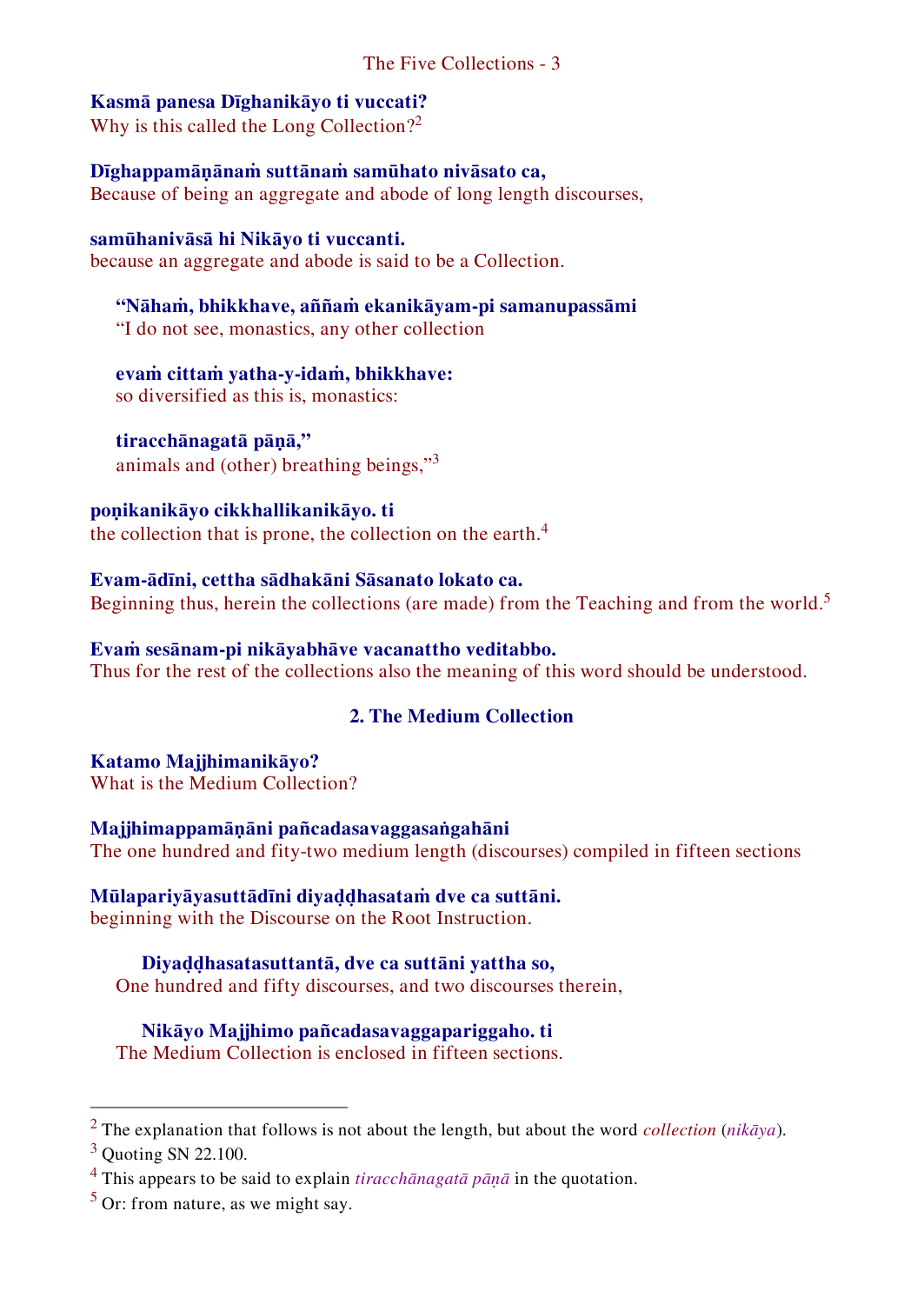### The Five Collections - 4

### **3. The Thematic Collection**

#### **Katamo Saṁyuttanikāyo?**

What is the Thematic Collection?

# **Devatāsaṁyuttādivasena kathitāni Oghataraṇādīni**

Regarding the Theme<sup>6</sup> about Deities, beginning with the Crossing the Flood (Discourse) and so on there are said to be

# **satta suttasahassāni satta ca suttasatāni dvāsaṭṭhi ca suttāni.**

seven thousand discourses and seven hundred discourses and sixty-two discourses  $(7.762)^7$ 

#### **Sattasuttasahassāni, sattasuttasatāni ca,**

Seven thousand discourses and seven hundred discourses,

#### **dvāsaṭṭhi ceva suttantā, eso Saṁyuttasaṅgaho. ti**

and sixty-two discourses, this is the Thematic Collection.

### **4. The Increasing Factor Collection**

### **Katamo Aṅguttaranikāyo?**

What is the Increasing Factor Collection?

# **Ekekāṅgātirekavasena kathitāni cittapariyādānādīni**

The factors that increase one by one<sup>8</sup> beginning with the discourses on overcoming the  $mind<sup>9</sup>$  here are said to be

#### **nava suttasahassāni pañca suttasatāni sattapaññāsañ-ca suttāni.**

nine thousand discourses, five hundred discourses, and fifty seven discourses  $(9,557)$ .<sup>10</sup>

#### **Nava suttasahassāni, pañca suttasatāni ca,**

Nine thousand discourses, and five hundred discourses,

#### **sattapaññāsa suttāni, saṅkhyā Aṅguttare ayan.-ti**

fifty seven discourses, this number is reckoned in the Increasing Factor (Collection).

 $<sup>6</sup>$  It is not mentioned in the definition but there are fifty-six themes that comprise the collection.</sup>

<sup>&</sup>lt;sup>7</sup> Despite this number Bhikkhu Bodhi counts much less, at 2,904 discourses in the collection (p. 3).

<sup>&</sup>lt;sup>8</sup> Up to collections of eleven factors.

 $9$  This refers to a set of ten discourses that open the collection. They do not have individual titles, but are in the Rūpādivaggo, Bodily form and so on Section. They each contain a phrase: *...cittaṁ pariyādāya tiṭṭhati...*, *...overcoming the mind..*.

 $10$  Bhikkhu Bodhi counts a total of 8,122 discourses in his translation (p. 18), though he says the exact number is difficult to calculate owing to the high number of repetitons; he gives a lower figure of 3,872 for the discourses independent of the repetitions.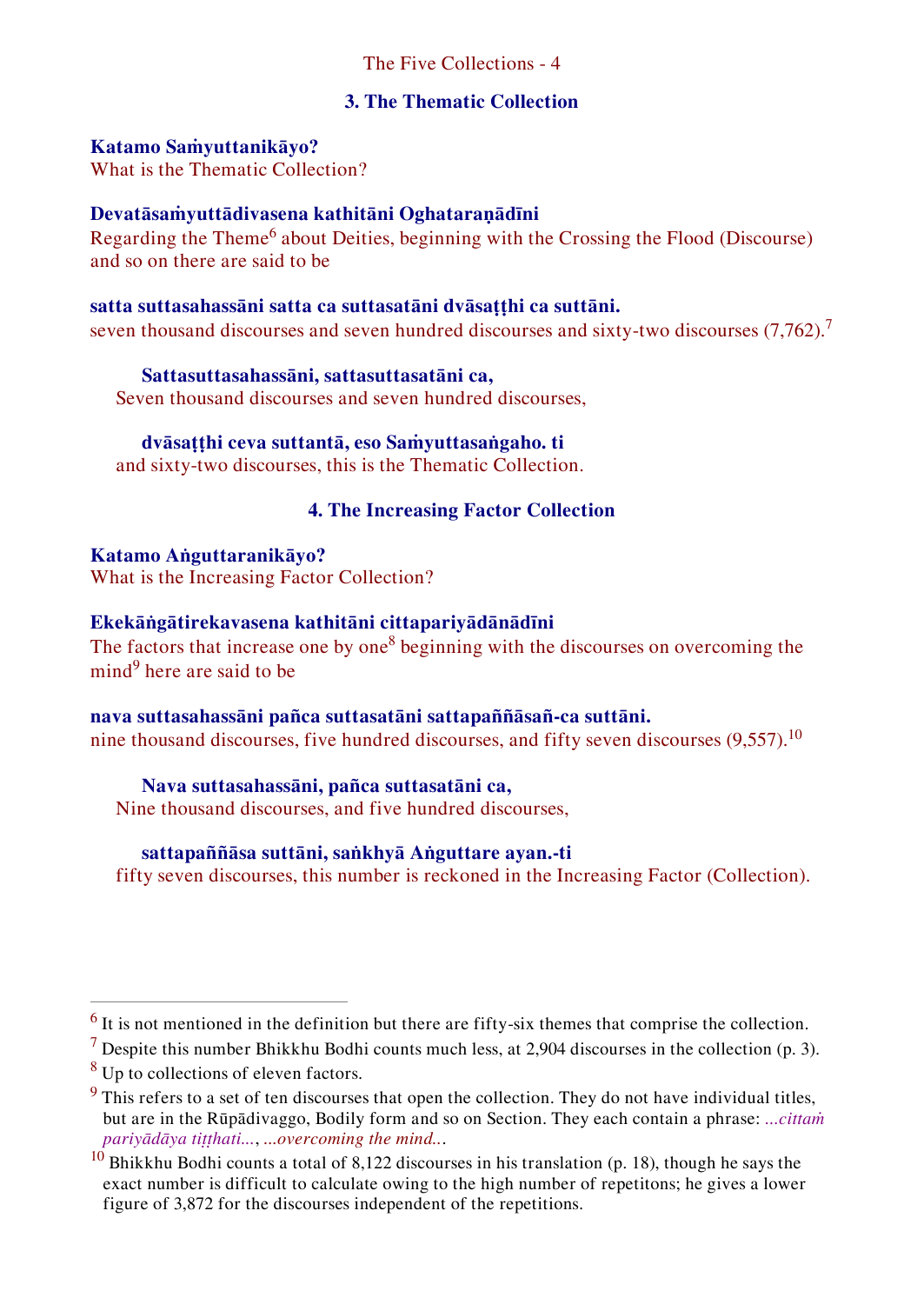# The Five Collections - 5

#### **5. The Supplementary Collection**

#### **Katamo Khuddakanikāyo?**

What is the Supplementary Collection?

## **Sakalaṁ Vinayapiṭakaṁ, Abhidhammapiṭakaṁ,**

The whole Basket of Discipline, the Basket of the Abstract Teaching,

## **Khuddakapāṭhādayo ca pubbe dassitā pañcadasappabhedā,**

and the fifteen segments beginning with the Supplementary Readings<sup>11</sup> shown previously,

### **ṭhapetvā cattāro Nikāye, avasesaṁ Buddhavacanaṁ.**

and except for the four Collections, the rest of the Buddha's Words.

#### **Ṭhapetvā caturo pete Nikāye Dīghā-adike,**

Except for the four Collections beginning with the Long (Collection),

### **tad-aññaṁ Buddhavacanaṁ, Nikāyo Khuddako mato." ti**

(all) other Buddha's Words, are understood to be the Supplementary Collection."

### **Evaṁ nikāyavasena pañcavidhaṁ.**

Such is the five-fold collection.

<sup>11</sup> Khuddakapāṭha, Dhammapada, Udāna, Itivuttaka, Suttanipāta, Vimānavatthu, Petavatthu, Theragāthā, Therīgāthā, Apadāna, Buddhavaṁsa, Cariyāpiṭaka, Jātaka, Niddesa, Paṭisambhidāmagga. These fifteen books are what has historically been counted as the Khuddakanikāya, but at the Sixth Council three more were added to the list: Milindapañha, Nettippakaraṇa, Peṭakopadesa.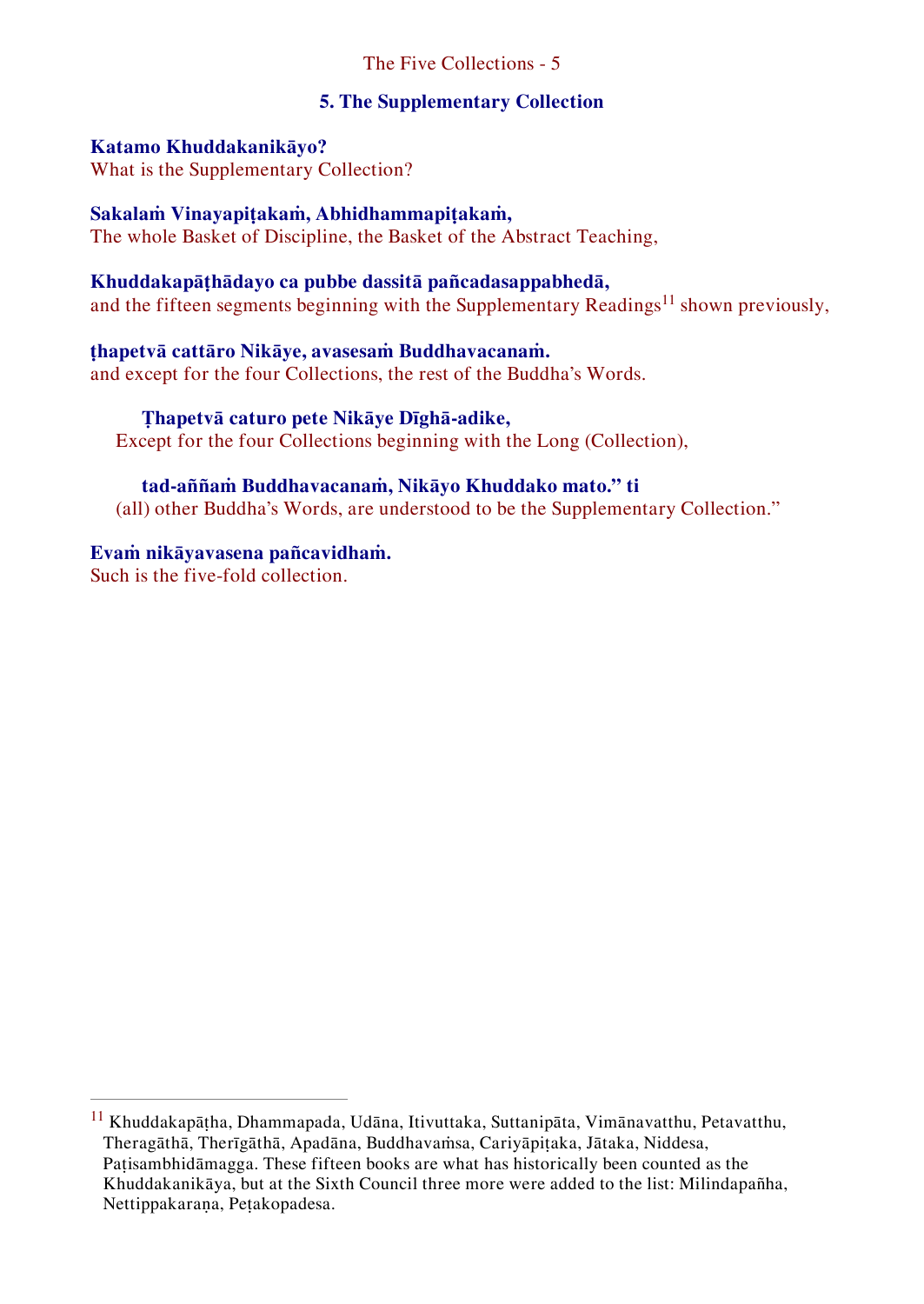# **Navaṅga-Buddhasāsanaṁ The Nine-Fold Division of the Buddha's Teaching**

**Kathaṁ aṅgavasena navavidhaṁ?** 

What is the nine-fold division?

**Sabbam-eva hidaṁ:** All of this:

> **Suttaṁ,**  Discourse,

**Geyyaṁ,**  Prosimetrum,

**Veyyākaraṇaṁ,**  Explanation,

**Gāthā,**  Verse,

**Udānaṁ,** Exalted Utterance,

**Itivuttakaṁ,**  Thus-Said,

**Jātakaṁ,**  Birth-Story,

**Abbhutadhammaṁ,**  Wonderful Thing,

**Vedallan-ti** Elaboration,

**navappabhedaṁ hoti.**  these are the nine segments.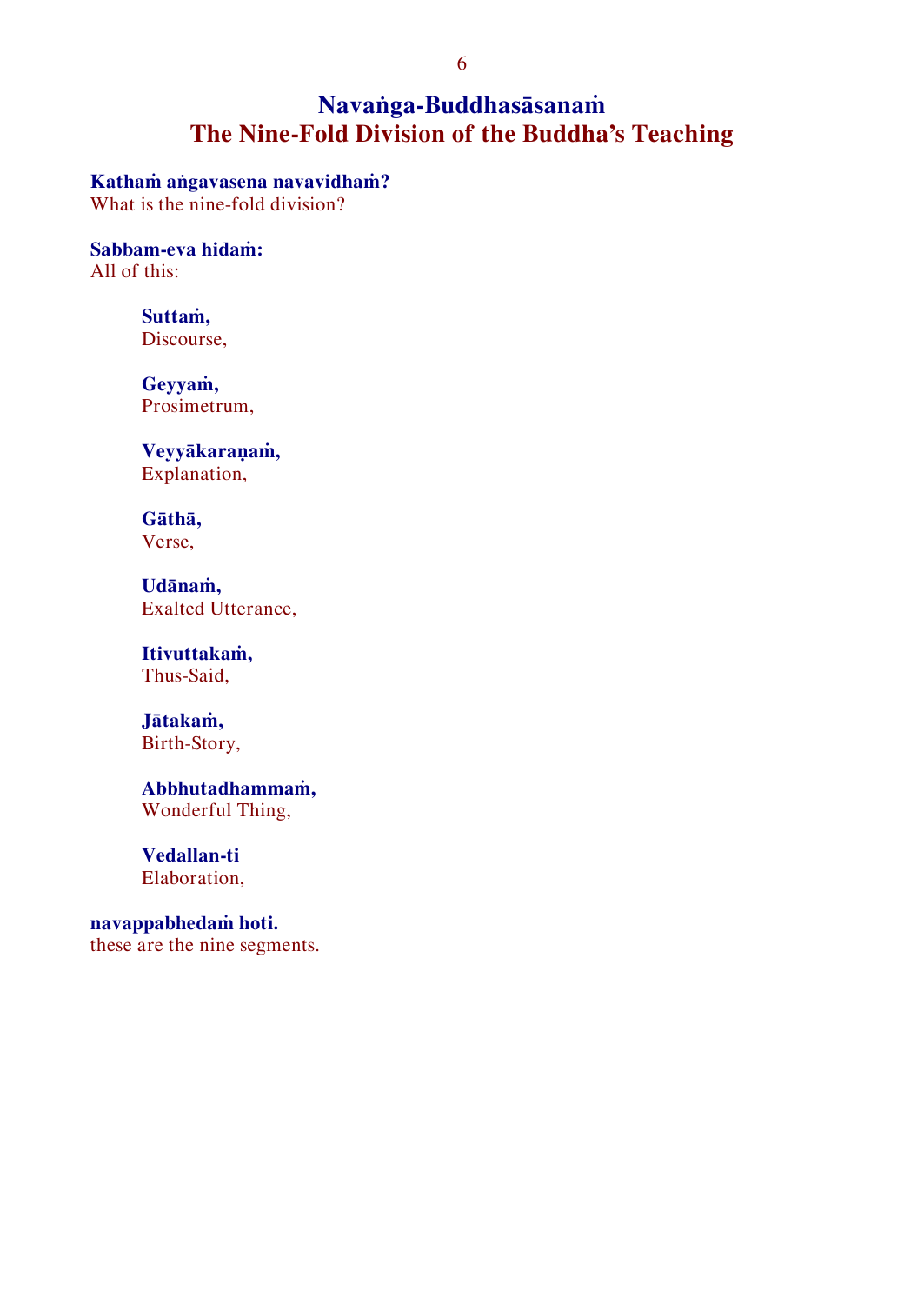#### **1. Sutta, Discourses**

**Tattha, ubhato-Vibhaṅga-**Herein, both Analyses, <sup>12</sup>

**Niddesa-** (both) Expositions,  $^{13}$ 

**Khandhaka-** (both) Chapters, <sup>14</sup>

**Parivārā,**  the Appendix, <sup>15</sup>

**Suttanipāte: Maṅgalasutta**and in the Discourse Collection:<sup>16</sup> the Discourse on the Great Blessings,<sup>17</sup>

**Ratanasutta-**The Discourse on the Treasures,<sup>18</sup>

**Nālakasutta-**The Discourse concerning Nālaka,<sup>19</sup>

**Tuvaṭakasuttāni ca,** The Discourse on being Quick, <sup>20</sup>

# **aññam-pi ca suttanāmakaṁ Tathāgatavacanaṁ, Suttan-ti veditabbaṁ.**

and other words of the Realised One named as discourses (*sutta*), so should Discourses be understood.

 $\overline{a}$ 

 $19$  Sn 3:11.

 $^{20}$  Sn 4:13.

 $12$  Bhikkhusuttavibhaṅga and Bhikkhunīsuttavibhaṅga of the Vinayapiṭaka.

<sup>13</sup> Mahāniddesa and Cullaniddesa, early Canonical commentaries on the Suttanipāta.

<sup>14</sup> Also a pair, comprising the Mahākhandhaka and Cullakkhandhaka, but otherwise divided into twenty-two chapters (*vagga*).

<sup>&</sup>lt;sup>15</sup> The last book of the Vinayapiṭaka, and therefore it is notable that all the present Vinayapiṭaka is said to be encompassed by this term.

<sup>&</sup>lt;sup>16</sup> The fifth collection in the Khuddakanikāya, which will be mentioned again below.

 $17$  Sn 2:8.

 $18$  Sn 2:1.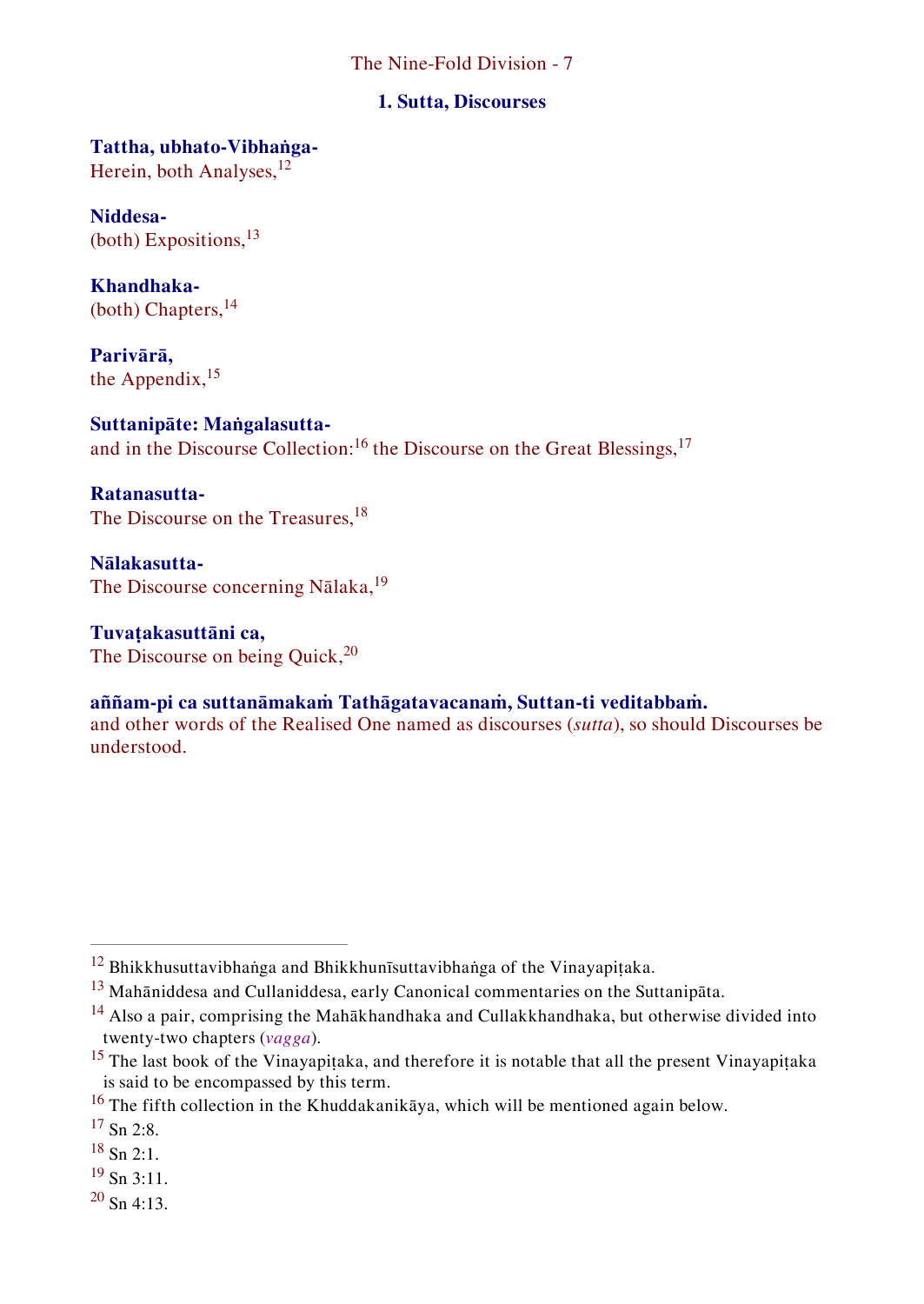# **2. Geyya, Prosimetrum**

**Sabbam-pi Sagāthakaṁ suttaṁ, Geyyan-ti veditabbaṁ,**  All the discourses (mixed) with verses, so should Prosimetrum be understood,

**visesena Saṁyuttake sakalo pi Sagāthavaggo.** and especially almost<sup>21</sup> the entire Chapter with Verses in the Themes.<sup>22</sup>

## **3. Veyyākaraṇa, Explanations**

**Sakalam-pi Abhidhammapiṭakaṁ,**  The entire Abhidhamma Basket,

**niggāthakaṁ suttaṁ,**  all discourses without verses,

**yañ-ca aññam-pi aṭṭhahi aṅgehi asaṅgahitaṁ Buddhavacanaṁ,**  whatever Buddha words were uncollected in the other eight divisions,<sup>23</sup>

**taṁ Veyyākaraṇan-ti veditabbaṁ.** so should Explanations be understood.

#### **4. Gāthā, Verses**

**Dhammapadaṁ,**  The Dhamma Verses.<sup>24</sup>

**Theragāthā,** the Verses of the Elder Monks,<sup>25</sup>

**Therīgāthā,**  the Verses of the Elder Nuns.<sup>26</sup>

# **Suttanipāte no suttanāmikā suddhikagāthā ca,**  in the Discourse Collection<sup>27</sup> those not called Discourses, which are purely in verse,

**Gāthā ti veditabbā.** so should Verses be understood.

<sup>&</sup>lt;sup>21</sup> Almost (*pi*) is said as parts of the first Theme on Devata would better fit into Gatha.

<sup>&</sup>lt;sup>22</sup> Comprising now the First Major section of the Samyuttanikaya.

 $23$  So we have a catch-all for anything that doesn't fit the other categories.

 $^{24}$  Second book of the Khuddakanikāya.

 $^{25}$  Eighth book of the Khuddakanikāya.

<sup>26</sup> Ninth book of the Khuddakanikāya.

 $27$  Fifth book of the Khuddakanikāya.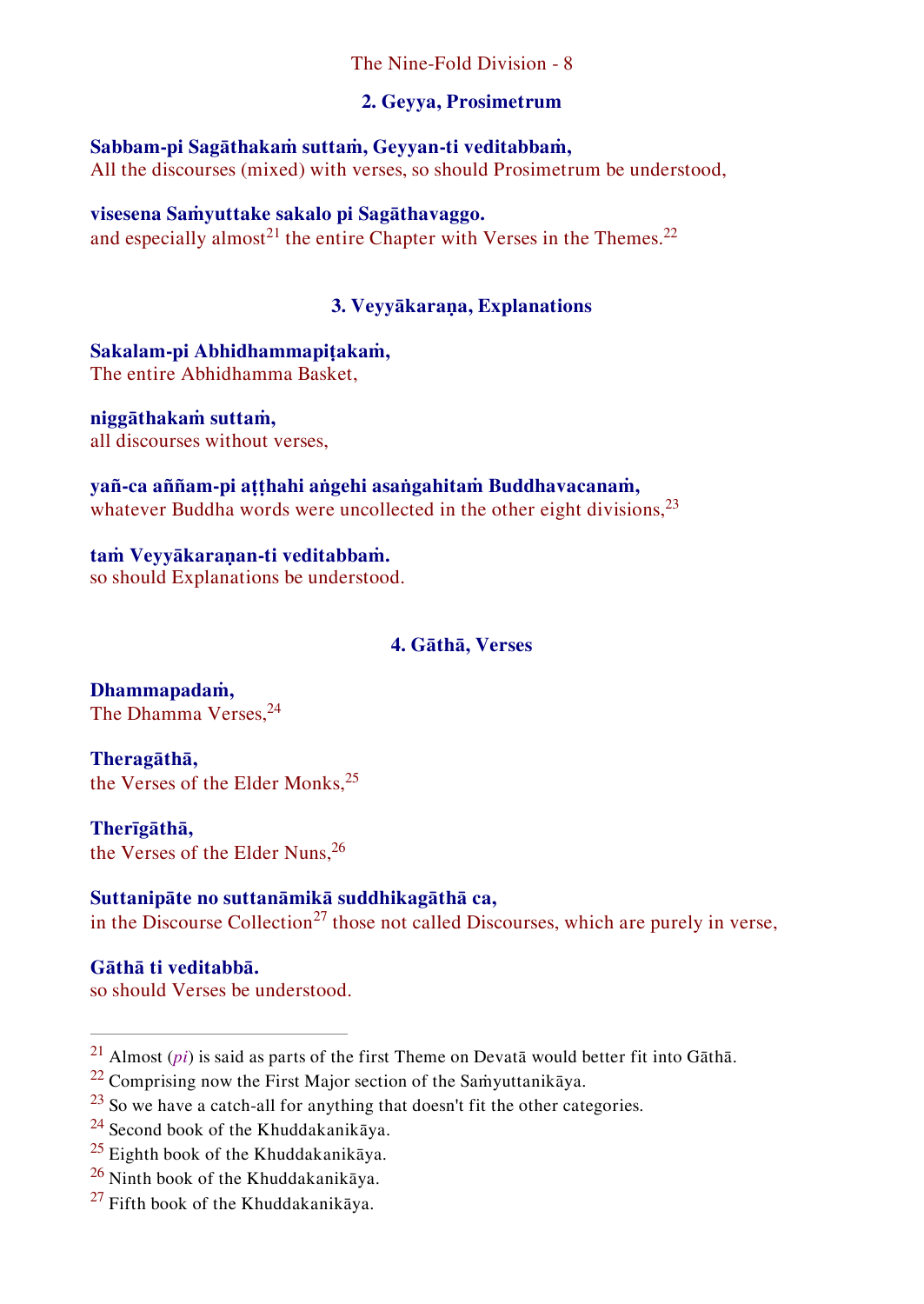### **5. Udāna, Exalted Utterance**

# **Somanassañāṇamayikagāthā paṭisaṁyuttā dve asīti suttantā,**

The eighty-two discourses<sup>28</sup> having verses connected with the production of well-being and knowledge,

### **Udānan-ti veditabbaṁ.**

so should Exalted Utterance be understood.

# **6. Itivuttaka, Thus-Saids**

### **"Vuttaṁ hetaṁ Bhagavatā," ti-ādinayappavattā dasuttarasatasuttantā,**

The over one hundred and ten discourses<sup>29</sup> having the introductory formula: "This was said by the Fortunate One,"

#### **Itivuttakan-ti veditabbaṁ.**

so should the Thus-Saids be understood.

# **7. Jātaka, Birth Story**

### **Apaṇṇakajātakādīni paññāsādhikāni pañcajātakasatāni,**

The more than five hundred and fifty birth stories<sup>30</sup> beginning with the Leafless Birth Story,

#### **Jātakan-ti veditabbaṁ.**

so should the Birth Story be understood.

# **8. Abbhutadhamma, Wonderful Things**

**"Cattāro me, bhikkhave, acchariyā abbhutā dhammā Ānande," ti-ādinayappavattā,**  (The discourse) having the introductory formula: "There are these four wonderful and marvellous things about  $\bar{A}$ nanda, monks,"<sup>31</sup>

#### **sabbe pi acchariyabbhutadhammapaṭisaṁyuttasuttantā,**

and all the discourses connected with wonderful and marvellous things,

# **Abbhutadhamman-ti veditabbaṁ.**

 $\overline{a}$ 

so should the Wonderful Things be understood.

<sup>28</sup> There are now only eighty discourses in the Udāna, which comprises the third book of the Khuddakanikāya.

 $29$  There are now one hundred and twelve discourses in this collection, which comprises the fourth book of the Khuddakanikāya.

 $30$  There are now only five hundred and forty-seven birth stories in this collection, which comprises the thirteenth book of the Khuddakanikāya.

 $31$  AN 4.129, it also occurs within the Mahaparinibbanasutta, DN 16.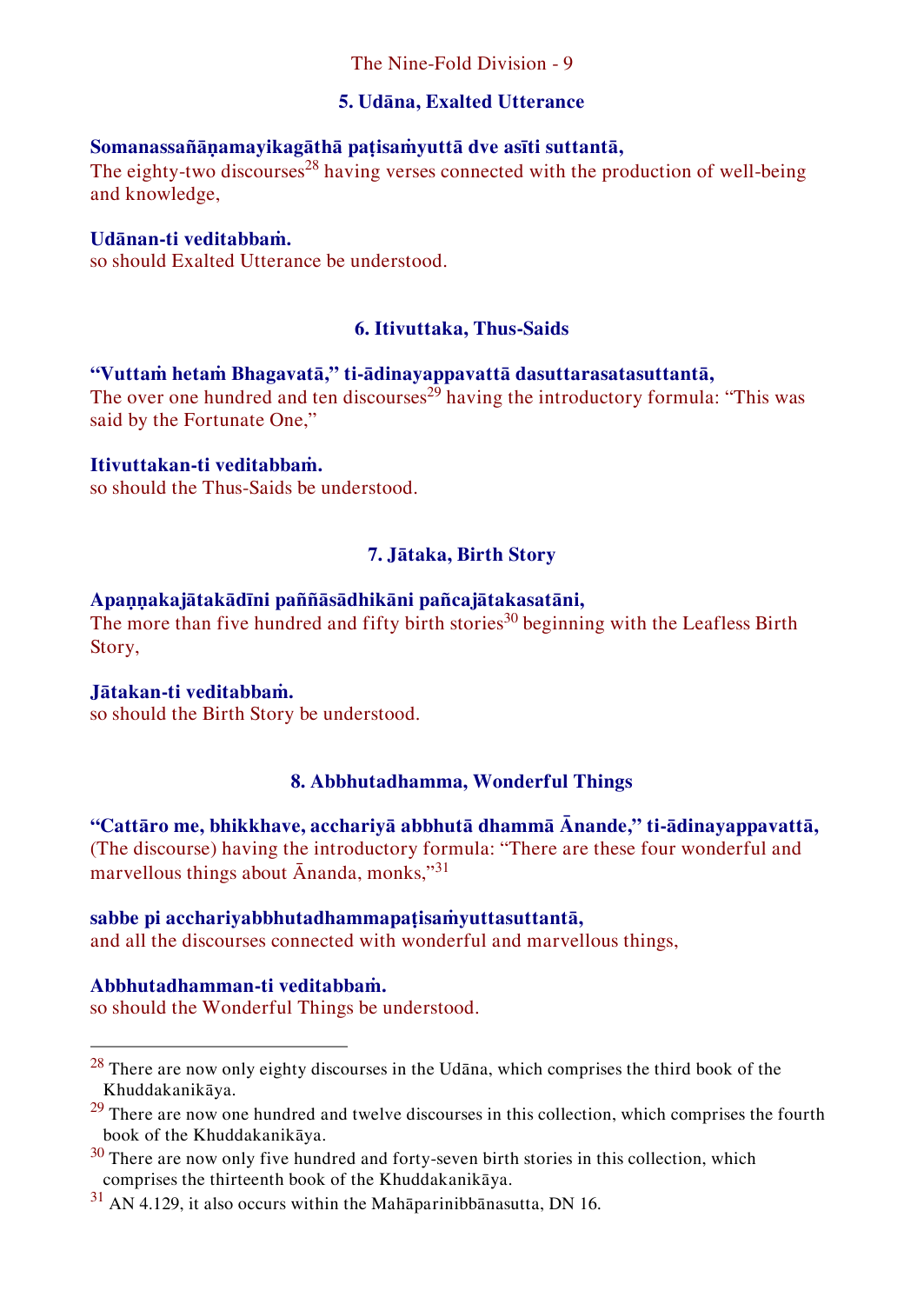#### **9. Vedalla, Elaboration**

**Cullavedalla-**The Short Elaboration.<sup>32</sup>

**Mahāvedalla**the Great Elaboration, 33

**Sammādiṭṭhi**the Right View, 34

**Sakkapañha-**Sakka's Questions, 35

**Saṅkhārabhājanīya**the Classification of the Processes,<sup>36</sup>

# **Mahāpuṇṇamasuttādayo,**

the Great Discourse on the Full Moon<sup>37</sup> and so on,

# **sabbe pi vedañ-ca tuṭṭhiñ-ca laddhā laddhā pucchitasuttantā,**

and all the discourses having questions about the attainment of knowledge and satisfaction,

**Vedallan-ti veditabbaṁ.**  so should Elaboration be understood.

**Evaṁ aṅgavasena navavidhaṁ.**

Such is the nine-fold division.

 $\overline{a}$ 

<sup>37</sup> MN 109.

<sup>32</sup> MN 44.

<sup>33</sup> MN 43.

<sup>34</sup> MN 9.

<sup>35</sup> DN 21.

<sup>36</sup> Mrs. Rhys Davids identifies this with MN 120, Saṅkhārupapattisuttaṁ, but doesn't explain why. The Burmese editors fail to identify it.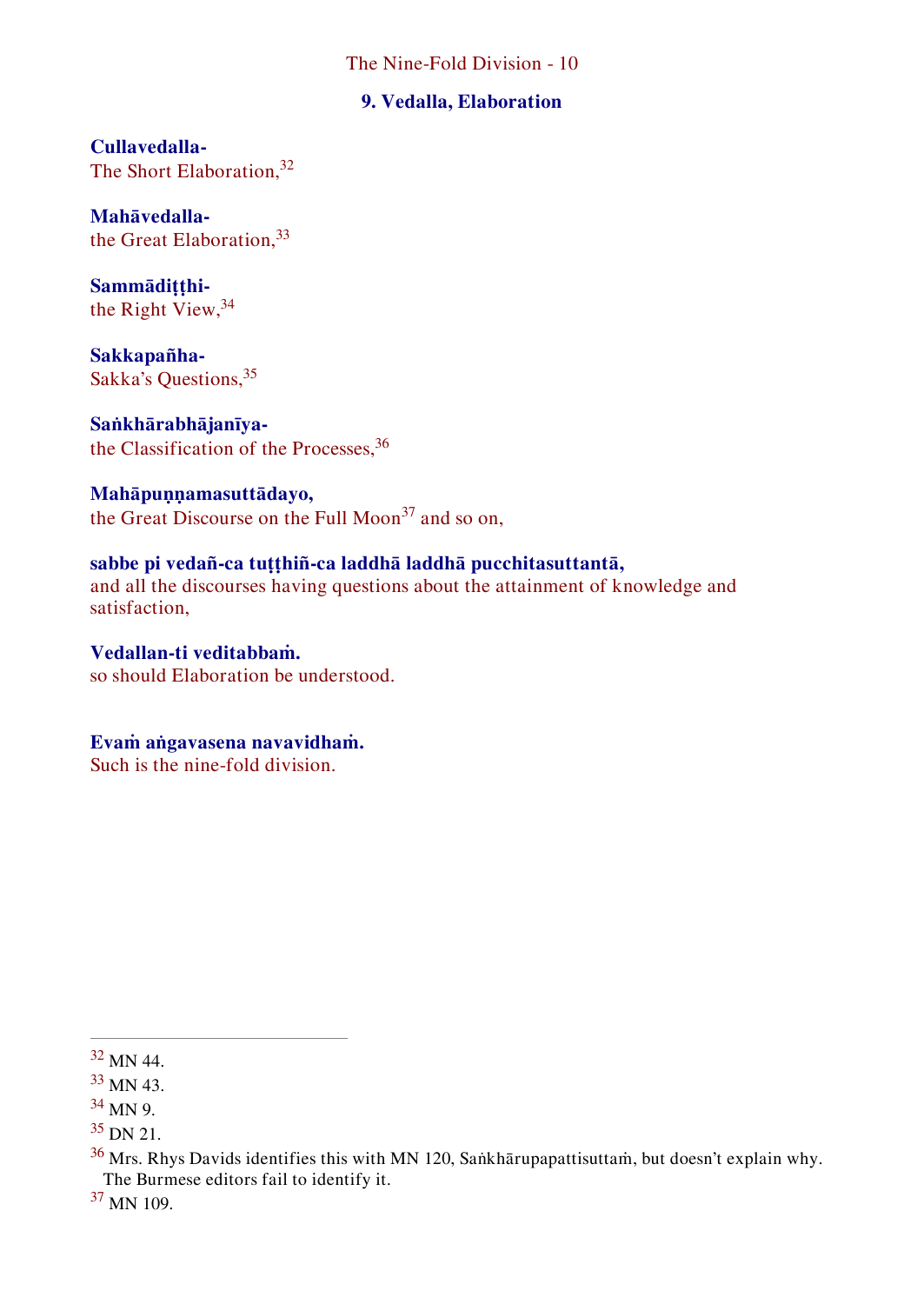# **Caturāsītisahassavidha-Buddhasāsana The Eighty-Four Thousand divisions of the Buddha's Teaching**

#### **Kathaṁ Dhammakkhandhavasena caturāsītisahassavidhaṁ?**

What are the sections of the Teachings in the eighty-four thousand-fold division?

#### **Sabbam-eva cetaṁ Buddhavacanaṁ:**

This is the whole of the Buddha's Words:

#### **Dvāsīti Buddhato gaṇhiṁ, dve sahassāni bhikkhuto,**

Eighty-two (thousand) are taken from the Buddha, and two thousand from the monastic.<sup>38</sup>

### **caturāsīti sahassāni, ye me Dhammā pavattino. ti**

eighty-four thousand, that is the Dhamma set rolling by me.

#### **Evaṁ paridīpita-Dhammakkhandhavasena caturāsītisahassappabhedaṁ hoti.**

So this is the explanation of the sections of the Dhamma in the eighty-four thousand-fold division.

### **1. Discourse**

## **Tattha, ekānusandhikaṁ suttaṁ eko Dhammakkhandho.**

Herein, a discourse having one topic is one section of the Dhamma.

# **Yaṁ anekānusandhikaṁ tattha anusandhivasena Dhammakkhandhagaṇanā.**

When there are various topics contained therein each topic is accordingly counted as one section of the Dhamma.

# **Gāthābandhesu pañhāpucchanaṁ eko Dhammakkhandho, vissajjanaṁ eko.**

In verse composition the asking of a question is one section of the Dhamma, the answer another.

# **2. Abstract Teaching**

#### **Abhidhamme ekam-ekaṁ tikadukabhājanaṁ,**

In the Abstract Teaching, each is divided into triplets and pairs,

#### **ekam-ekañ-ca cittavārabhājanaṁ,**

and each is divided into the chapter on mind (and so on),

#### **ekam-eko Dhammakkhandho.**

 $\overline{a}$ 

each one is a section of the Dhamma.

<sup>38</sup> The Theragāthā Commentary defines this line as: *Dhammasenāpati-ādīnaṁ bhikkhūnaṁ santikā adhigacchiṁ*; *acquired from the monastics (like) the General of the Dhamma (Ven. Sāriputta), and so on*.